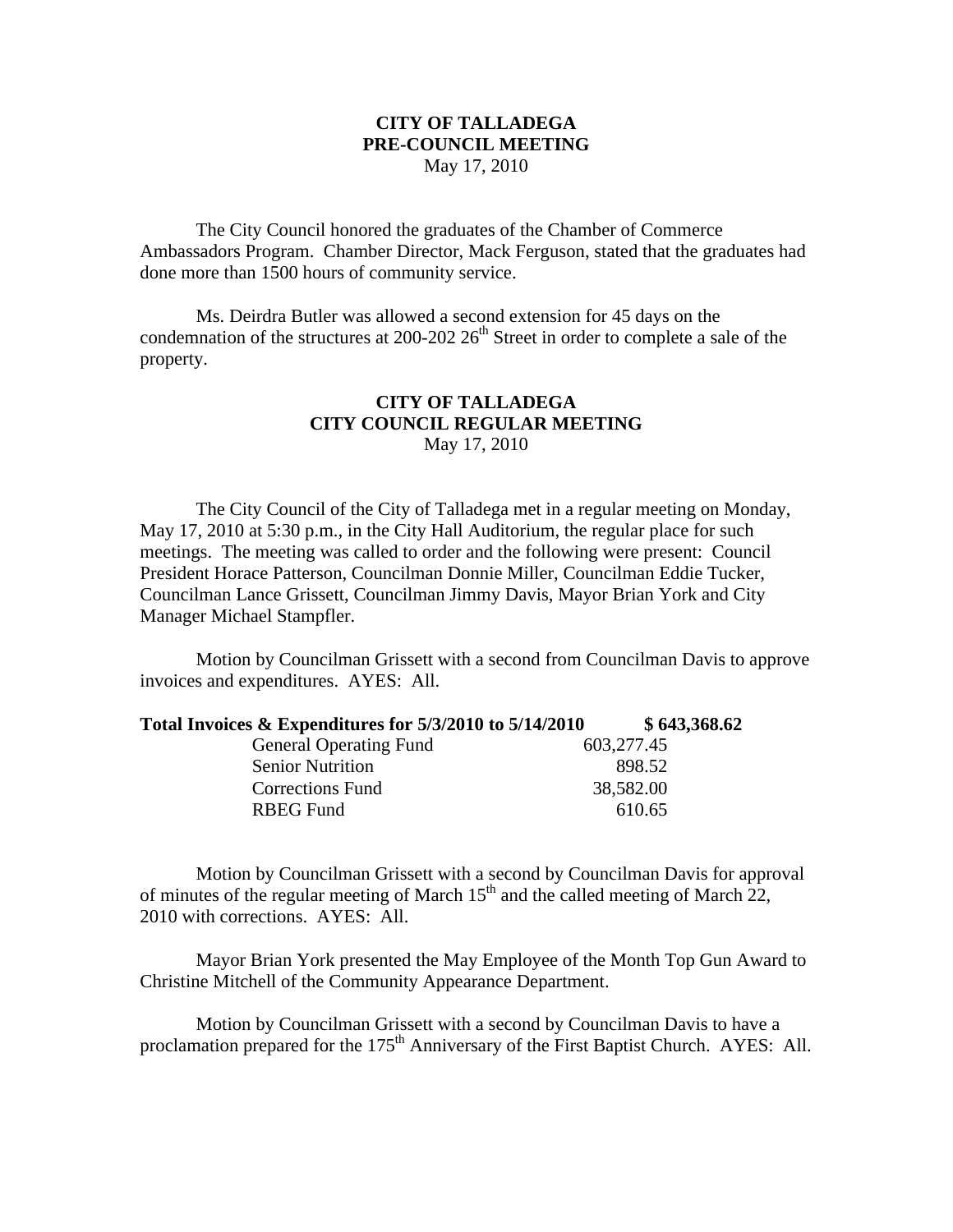Motion by Councilman Grissett with a second from Councilman Tucker to approve the nominations of the reappointment of Horace Sims and Carl Wesler for the Civil Service Board. AYES: All.

**Resolution #2004** authorizing demolition of structure at 411 Hill Street (Parcel ID 13-05-22-4-024-008.000).

**Resolution #2033** authorizing demolition of structure at 401 West Street South (Parcel ID 13-08-27-3-000-007.003).

**Resolution #2039** authorizing demolition of structure at 412 Henderson Street (Parcel ID 13-05-22-3-011-007.000).

Motion by Councilman Davis with a second by Councilman Miller for the approval of Resolutions #2004, #2033 and #2039. Roll Call. AYES: All.

**Resolution #2050** assessing lien against property at 2203 Ashland Highway (Parcel ID 14-09-31-3-000-069.001) for demolition of condemned structure.

**Resolution #2051** assessing lien against property at 128 Long Street (Parcel ID 13-08-28-3-008-023.000) for demolition of condemned structure.

**Resolution #2052** assessing lien against property at 311 Avenue H (Parcel ID 13- 06-23-3-016-005.000) for demolition of condemned structure.

**Resolution #2053** assessing lien against property at 208 Howard Street – 2 structures (Parcel ID 13-05-22-3-012-007.000) for demolition of condemned structures.

**Resolution #2054** assessing lien against property at 816 18<sup>th</sup> Street (Parcel ID 13-05-22-1-000-063.000) for demolition of condemned structure.

**Resolution #2055** assessing lien against property at 804 Stephen J. White Blvd. (Parcel ID 13-05-22-4-004-001.000) for demolition of condemned structure.

Motion by Councilman Grissett with a second by Councilman Davis for the approval of Resolutions #2050-2055. Roll Call. AYES: All.

**Resolution #2056** authorizing the application for the 2010 Byrne Justice Assistance Grant (JAG) Program Award and agreement to share grant with Talladega County.

**Resolution #2057** authorizing a temporary vending contract with CJ's Chuckwagon to operate a concession trailer at the Sports Complex until the end of November 2010.

**Resolution #2058** authorizing a contract with Monroe Jenkins Architecture for administration and inspection services for the renovations to Spring Street Recreation Center for a total cost of \$14,154.35.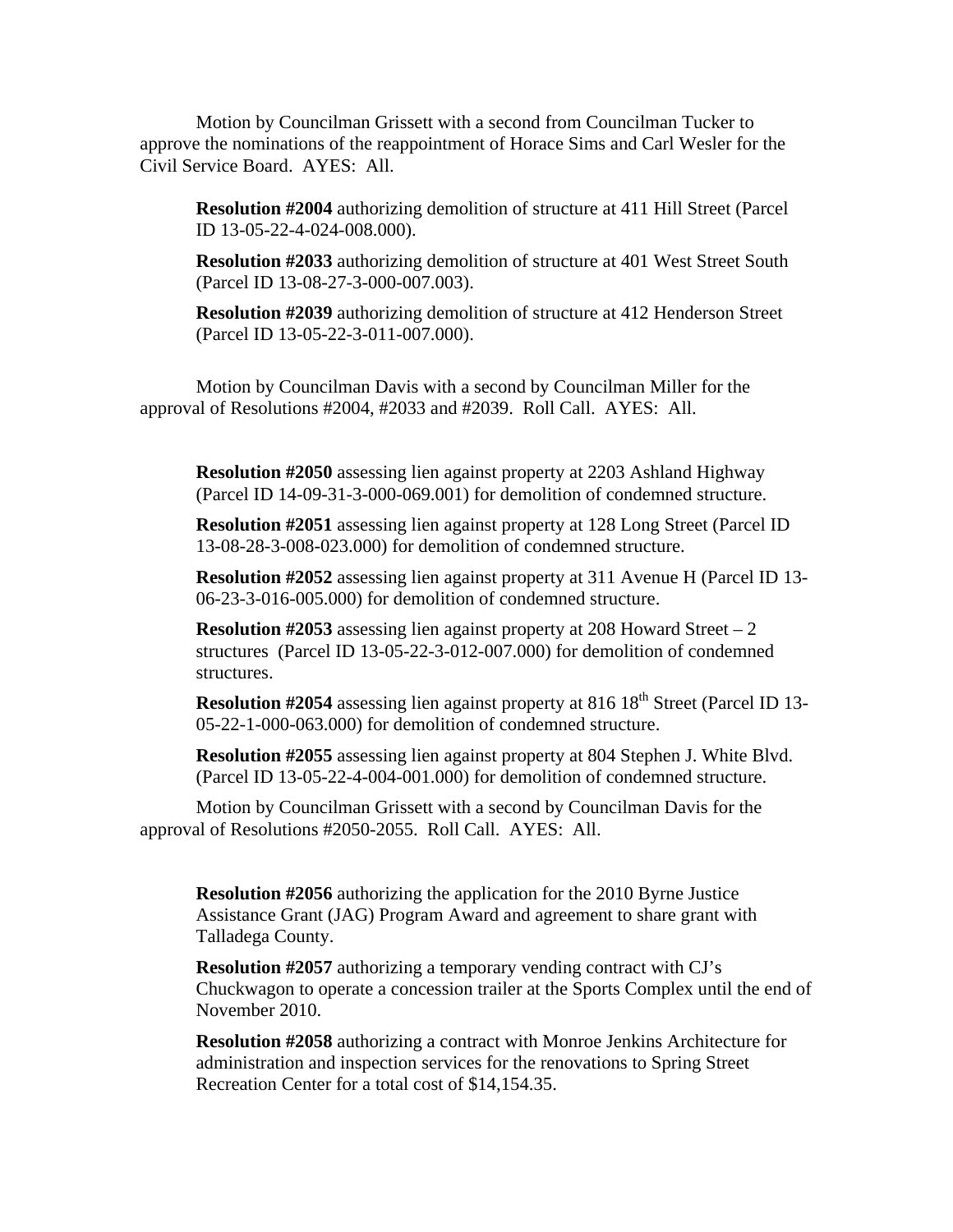**Resolution #2059** authorizing a contract with Pyrotechnico for the Fourth of July fireworks display at a cost of \$6,500.00.

Motion by Councilman Tucker with a second by Councilman Miller for the approval of Resolutions #2056 through #2059. Roll Call. AYES: All.

**Resolution #2060** authorizing a contract with Griner Drilling Service for installation of a 300 gallon per minute service pump to act as a backup pump for the Mount Olive System at a cost of \$21,300.00.

**Resolution #2061** presenting the Department of Environmental Management with the MWPP Annual Report for the Talladega Main Wastewater Treatment Plant.

**Resolution #2062** presenting the Department of Environmental Management with the MWPP Annual Report for the Talladega Airport Wastewater Treatment Plant.

**Resolution #2063** presenting the Department of Environmental Management with the MWPP Annual Report for the Talladega Brecon Wastewater Treatment Plant.

Motion by Councilman Grissett with a second by Councilman Tucker for the approval of Resolutions #2060 through #2063. Roll Call. AYES: All.

**Ordinance #1673** to amend Ordinance #1571 regarding levy of tax for selling at retail any tangible personal property.

Motion by Councilman Grissett with a second from Councilman Tucker for immediate consideration of Ordinance #1673. Roll Call. AYES: All.

Motion by Councilman Grissett with a second from Councilman Davis for reading of the heading only of Ordinance #1673. Roll Call. AYES: All.

**AN ORDINANCE TO AMEND, REVISE, CODIFY AND/OR RECODIFY ORDINANCE #1571 AND ANY AND ALL OTHER EXISTING ORDINANCES PERTAINING TO SECTION 11-51-200, CODE OF ALABAMA, (1975), REGARDING THE LEVY OF A PRIVILEGE, LICENSE, EXCISE OR USE TAX AGAINST PERSONS, FIRMS OR CORPORATIONS STORING, USING OR OTHERWISE CONSUMING, OR ENGAGED IN THE BUSINESS OF SELLING AT RETAIL ANY TANGIBLE PERSONAL PROPERTY, INCLUDING SALES OF FOOD AND FOOD PRODUCTS THROUGH COIN-OPERATED DISPENSING MACHINES, OR CONDUCTING OR OPERATING PLACES OF AMUSEMENT OR ENTERTAINMENT, WITHIN THE CITY OF TALLADEGA OR ITS POLICE JURISDICTION; PROVISION FOR THE COLLECTION OF SAID TAXES; AND PENALTIES FOR THE VIOLATION OF THIS ORDINANCE.**

Motion by Councilman Grissett with a second from Councilman Miller for adoption of Ordinance #1673. Roll Call. AYES: All.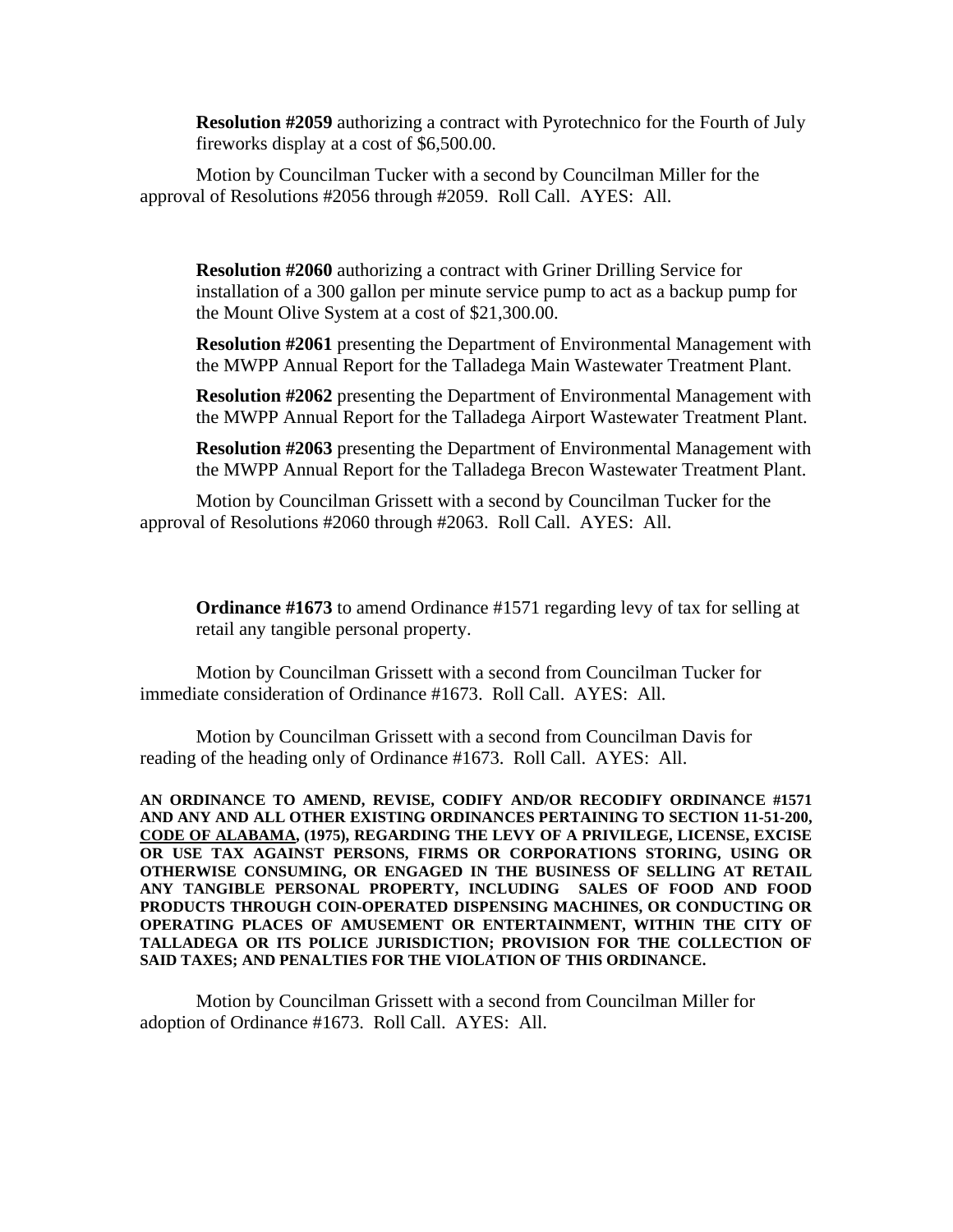**Ordinance #1674** to amend Section 74-161 of the Talladega City Code (1996) raising the gross receipts tax to 4% regarding rental or lease of any tangible personal property to include the police jurisdiction.

Motion by Councilman Davis with a second from Councilman Miller for immediate consideration of Ordinance #1674. Roll Call. AYES: All.

Motion by Councilman Grissett with a second from Councilman Davis for reading of the heading only of Ordinance #1674. Roll Call. AYES: All.

**AN ORDINANCE TO AMEND SECTION 74-161 OF THE TALLADEGA CITY CODE (1996) AND ALL OTHER EXISTING ORDINANCES PERTAINING TO SECTION 11-51-200, CODE OF ALABAMA, (1975), REGARDING A GROSS RECEIPTS TAX APPLICABLE TO THE RENTAL OR LEASE, AT RETAIL, OF ANY TANGIBLE PERSONAL PROPERTY WHATSOEVER, WITHIN THE CITY OF TALLADEGA OR ITS POLICE JURISDICTION.**

Motion by Councilman Grissett with a second from Councilman Davis for adoption of Ordinance #1674. Roll Call. AYES: All.

**Ordinance #1675** to repeal Ordinances #1127, #1365 and #1435 and to provide for an 8% lodging tax to include the police jurisdiction.

Motion by Councilman Grissett with a second from Councilman Davis for immediate consideration of Ordinance #1675. Roll Call. AYES: All.

Motion by Councilman Tucker with a second from Councilman Miller for reading of the heading only of Ordinance #1675. Roll Call. AYES: All.

**AN ORDINANCE TO REPEAL ORDINANCES NO. 1127, 1365 AND 1435 AND TO PROVIDE FOR IMPOSING, LEVYING AND ASSESSING AGAINST EVERY PERSON, FIRM OR CORPORATION ENGAGED IN THE BUSINESS OF OPERATING A HOTEL, MOTEL, TOURIST COURT, LODGING HOUSE, BED & BREAKFAST, AND ROOMING HOUSE RENTING TO TRANSIENTS, A LICENSE TAX ON THE GROSS RECEIPTS FROM THE RENTING OF ROOMS OR APARTMENTS WITHIN THE CORPORATE LIMITS OF THE CITY OF TALLADEGA OR ITS POLICE JURISDICTION.**

Motion by Councilman Grissett with a second from Councilman Miller for adoption of Ordinance #1675. Roll Call. AYES: All.

Motion by Councilman Grissett with a second by Councilman Miller to approve invoices and expenditures for the Water Department. AYES: Council President Patterson, Councilman Davis, Councilman Grissett and Councilman Miller; NAY: Councilman Tucker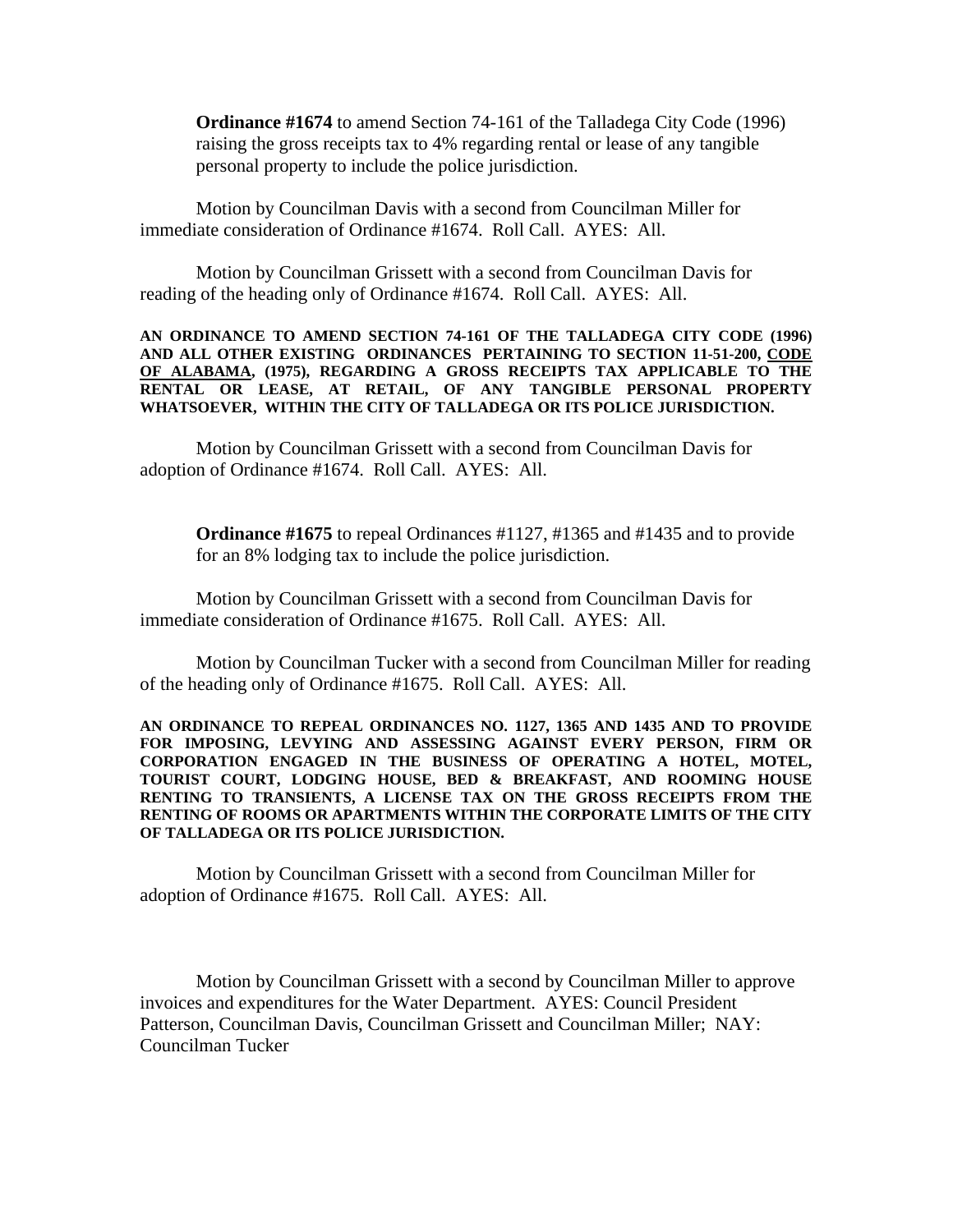## **Water Department Expenditures for 5/6/10 to 5/13/2010 \$ 287,588.93** General Fund 286,776.54 Coleman Circle Project 812.39

A Budget Work Session was set for Thursday, May 20, 2010 at 5:00 pm.

City Manager Michael Stampfler read from a memo concerning the Water & Sewer Utility Alternatives:

"In the October 18, 2007 ADEM Consent Order and the September 13, 2007 EPA Compliance Agreement the City was mandated to take substantial steps towards rehabilitating the water  $\&$ sewer system. Many of the requirement are cited in the January 2008 Krebs Engineering report which is included as part of the ADEM Consent Order and the EPA Compliance Agreement. One of the primary issues to be addressed, Sanitary Sewer Overflows (SSO's) has actually worsened this year, with 19 occurrences being reported through the first 3 quarters of the year, compared to only 13 occurrences in all of 2008-2009. These numbers indicate that the TWSD is not making progress towards addressing an issue such as SSO's as referenced in the Consent Order and Compliance Agreement. The City Manager is required to indicate in annual reports to EPA and ADEM as to progress being made in these areas.

Because of significant funding, operational and infrastructure issues concerning the Water & Sewer Department, two distinct alternatives are presented for Council consideration at the June 7, 2010 Council meeting. While each alternative has a full memo describing the particulars, the alternatives are briefly described as:

1) Management Contract including infrastructure funding

Enter into a management contract with ESG operations of Duluth, Georgia for management of the Water & Sewer Utility. Included within this proposal is a very significant cost savings to the City, which can be used then  $-$  with no rate increases necessary for the 5 year life of the contract  $-$  to find repayment of \$12,450,000 funding to be derived from the State Revolving Fund.

OR

2) Issue Bonds by raising rates

Continue as currently to operate the Utility and to borrow \$14.75 million in two bond issues to pay for needed infrastructure improvements through required rate increases of 8% in each of the next three years."

There was a great deal of discussion concerning the two options presented. Council President Patterson requested meetings with Larry Ward of Morgan Keegan to discuss bond issues. City Manager Stampfler also suggested meetings with ESG to discuss their proposal.

Motion by Councilman Grissett with a second by Councilman Davis to accept the report as presented and at the next council meeting set dates for public hearings. AYES: All .